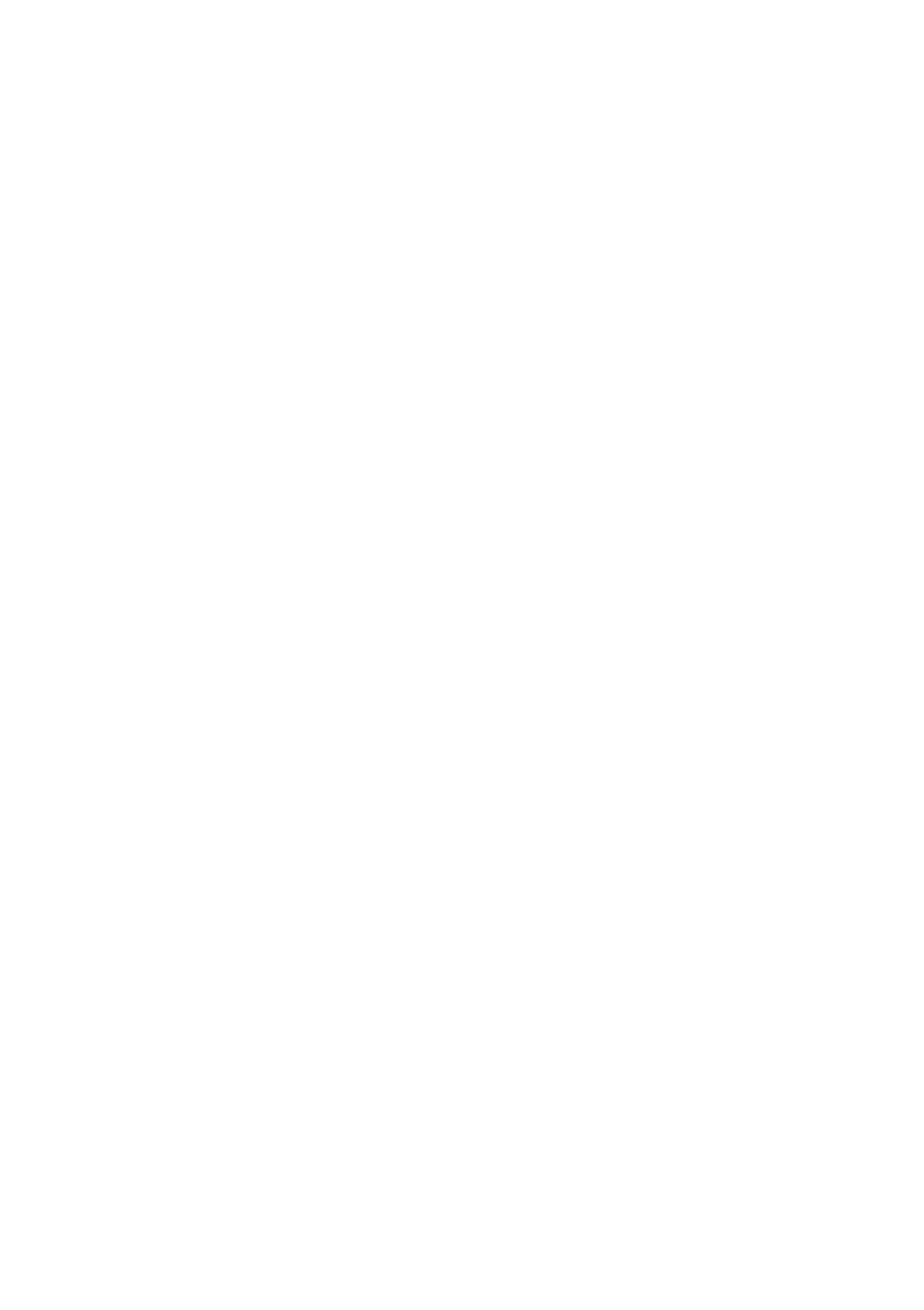## **Introduction**

Congratulations on the birth of your newborn.

Many parents are understandably worried and upset when they are told their newborn baby has a heart murmur. We hope this leaflet will help address some of your concerns.

## **What is a "heart murmur"?**

All babies have their heart examined as part of the newborn



examination. When a doctor, midwife or advanced nurse practitioner listens to your baby's heart, they might tell you they can hear "a murmur". This is an added sound that can be heard between your baby's heart beats. Heart murmurs are common in the newborn period.

#### **What causes a heart murmur?**

The structure of a baby's heart and vessels in the womb will change after birth. These changes can take place over the first days to weeks of life. While things are changing the sounds of the heart may also change, including murmurs starting or disappearing. There are a number of possible causes for a heart murmur, including:

- Fast blood flow in the heart this is normal in newborns
- Blood flowing through a small hole in the heart
- A narrowed valve or blood vessel or a leaky heart valve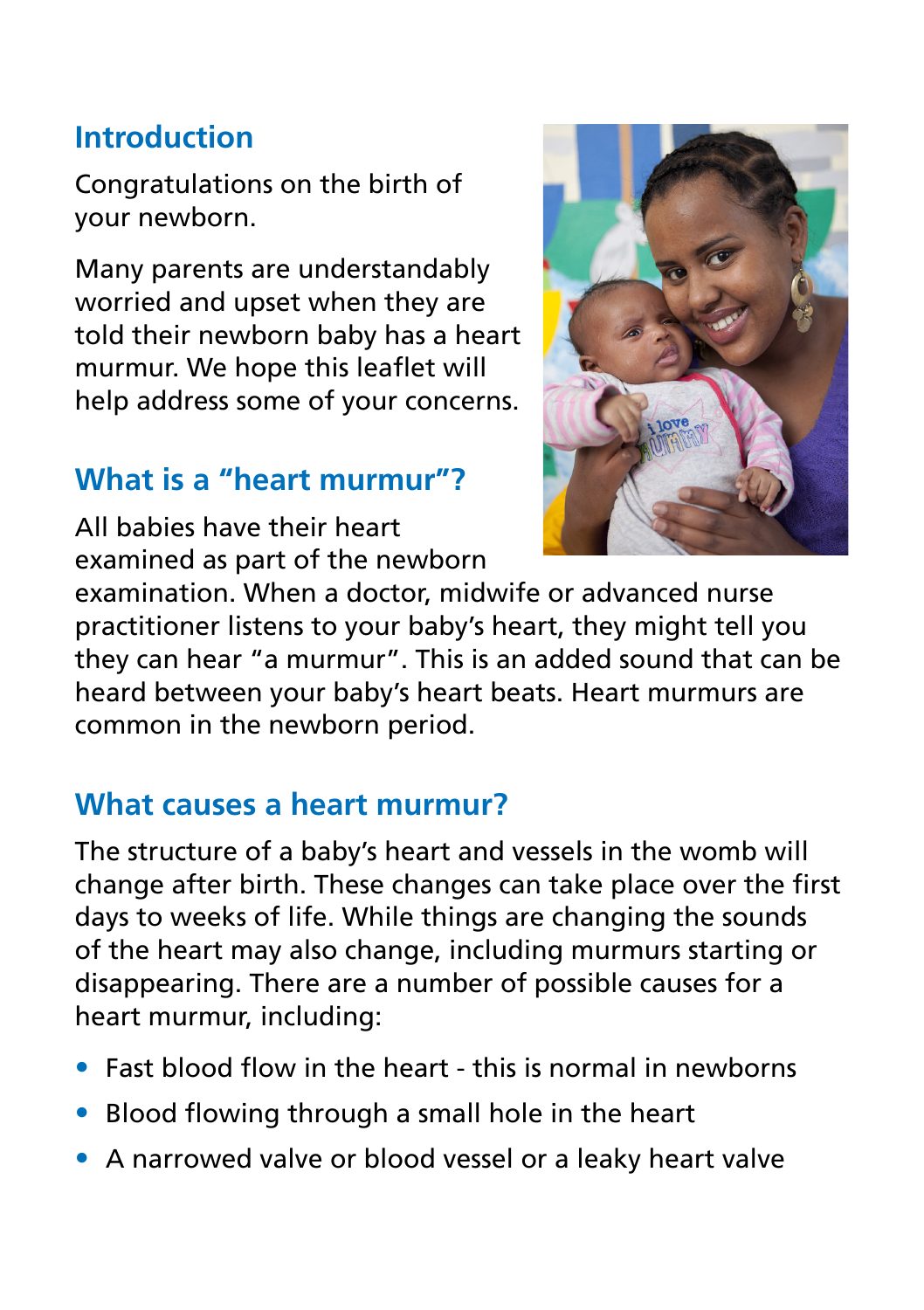# **Should I be worried about a heart murmur?**

In most cases a heart murmur can be normal in newborn babies, in which case it won't cause any problems and the murmur will likely disappear in time. If the murmur doesn't go away or your baby displays any symptoms linked to their heart, this will need to be investigated by a specialist cardiologist to work out whether any treatment is needed. Only a small number of murmurs can sometimes be a sign that there is a problem with the heart.

## **What happens next once a murmur has been identified?**

If the health professional who examined your baby feels that your baby requires immediate attention, they will need to remain in hospital. They may either stay with you on the maternity ward or be transferred to the Neonatal Unit. The reasons for this and a plan of care will be explained to you.

If your baby is otherwise well, they will be discharged home with you but will be seen in the paediatric outpatient clinic within a few weeks. If at the outpatient appointment the murmur is no longer heard, they will be discharged back to your general practitioner (GP).

If a murmur is still present we will arrange for your baby to have a heart ultrasound scan called an echocardiogram. You will be given an appointment for this to come back on a different day. If they need a cardiology review following on from this, then this could be in either Leeds or local hospital depending on the advice of the cardiologist.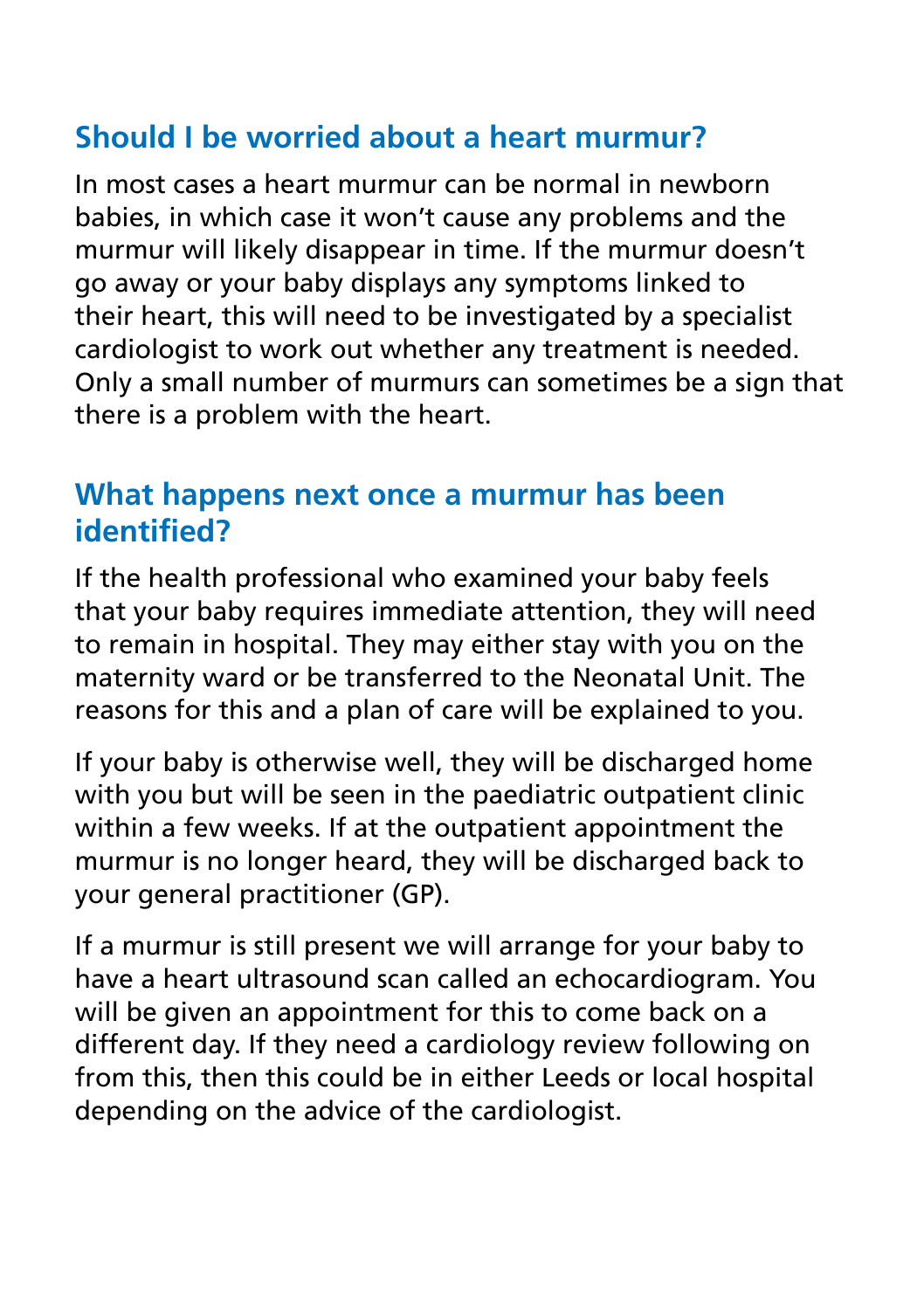## **What is an echocardiogram?**

An echocardiogram is a similar sort of scan to those used during pregnancy. It is painless and looks at the structures of the heart and how well it is functioning. It will be able to identify what is causing the heart murmur and whether any treatment or procedures are needed.

# **When I go home, should I watch out for anything?**

Most babies discharged home with a murmur will remain well. However, we ask that you pay particular attention to the following:

#### **You should get your baby reviewed urgently if you notice any of the following symptoms:**

- Poor feeding compared to normal and poor weight gain
- Becoming breathless whilst feeding
- Becoming less active
- Sucking in their ribs or flaring their nostrils while breathing
- Becoming sweaty, pale, mottled skin or blue colour of hands, feet and lips.

Also, tell them you have been given this leaflet

These symptoms don't necessarily mean your baby has a heart problem but you should still get your baby assessed urgently.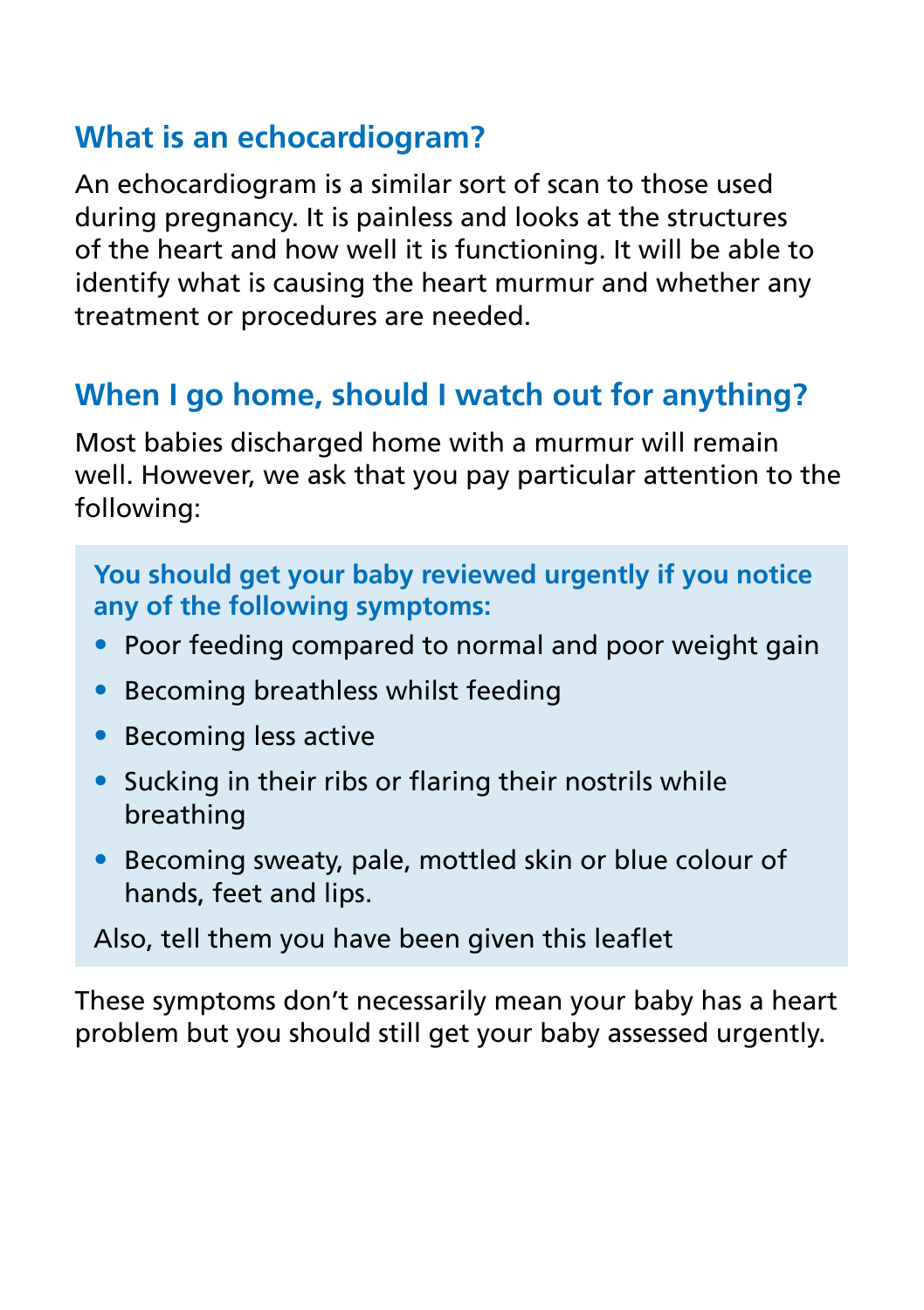## **What treatment procedures might my baby need?**

In many cases your baby will not need any treatment at all. Any treatment or further monitoring that your baby might need will be fully explained to you by a cardiologist and you will have the chance to ask questions before you decide how to go forward. Treatments for heart murmurs vary according to the cause.

#### **If you have further questions or you are worried**

**Before discharge from hospital,** if you have any concerns please do not hesitate to speak to a doctor or a nurse or midwife.

**After discharge home,** if you are concerned that something is not right speak to your GP, midwife or contact **NHS 111**